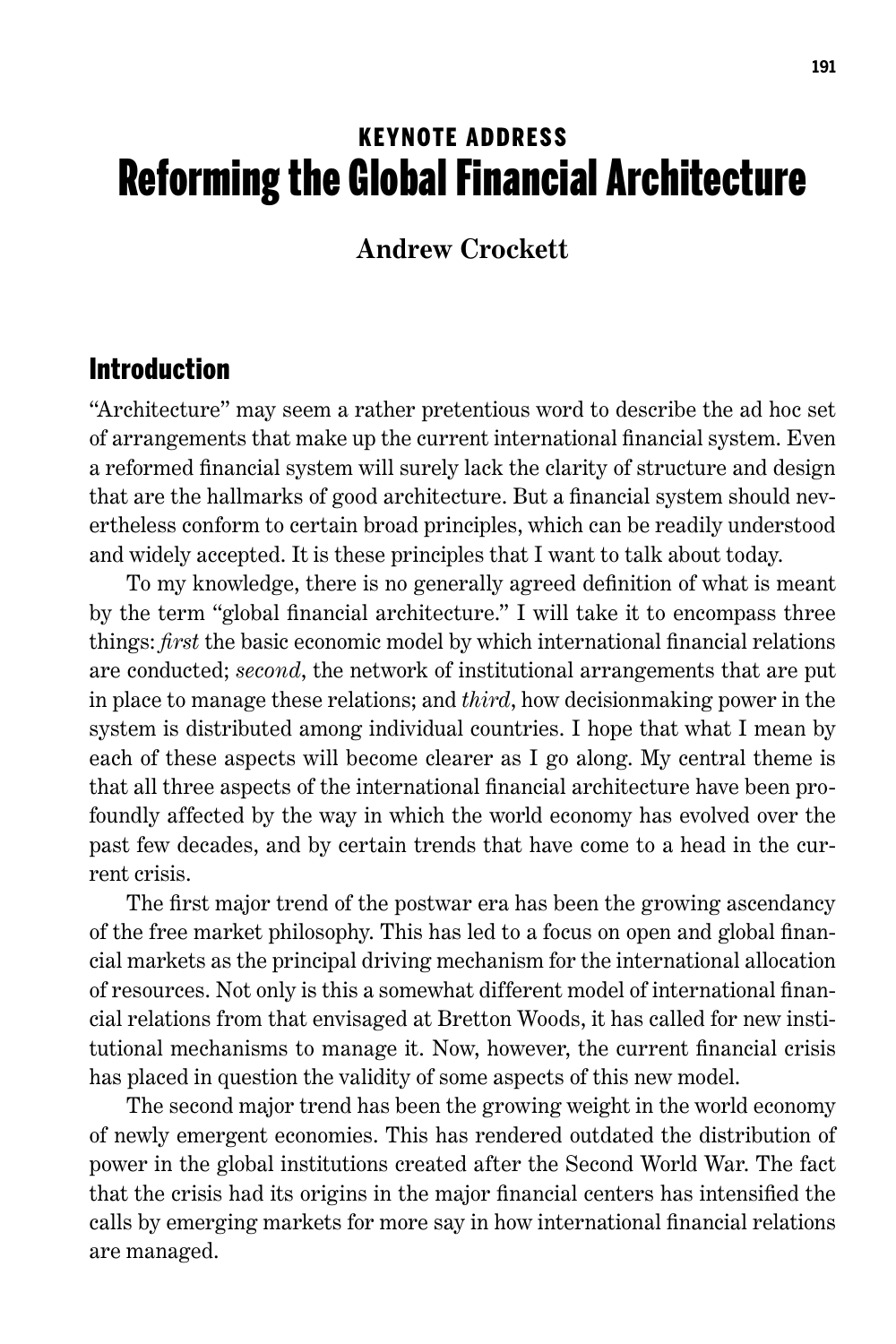These trends, and the questions now being raised about the financial architecture, have major implications for Asian economies. Asian countries have been both the beneficiaries and occasionally the victims of financial globalization. They have been the countries that have seen their shares of world output and trade grow the fastest. Asia therefore has a key interest in a more robust framework of international finance, and in a more equitable sharing of decisionmaking authority. But it has hitherto played a relatively minor role in the design and management of the international monetary system.

In my remarks today, I will begin by considering the changing economic model of international financial relations, and how institutional structures have been adapted to reflect the changes that have taken place. I will then say something about how the experience of the past two years has altered perceptions of the working of the system, and how reforms are taking account of the lessons learned. Finally, I will discuss how the relative roles of different countries need to change to reflect new realities of the global balance of economic power.

## The Changing Model of International Financial Relations

The basic model of international economic relations has evolved enormously from the system set up in the aftermath of the Second World War. In the words of Padoa-Schioppa and Saccomanni, the international monetary system has gone from being "government-led" to "market-led" (Padoa-Schioppa and Saccomanni 1994).

The Bretton Woods system, established in 1944, assigned a key role to governmental decisionmaking. And it did so in a framework of largely separate and independent national financial systems. Consider four central features of an international financial system: the exchange rate regime, the balance of payments adjustment process, international liquidity creation, and payments arrangements. Under Bretton Woods, all had a substantial measure of government management. *Exchange rates* were fixed and could be changed only by intergovernmental agreement in specified circumstances of "fundamental disequilibrium." Otherwise governments were expected to defend them by exchange market intervention. *Balance of payments adjustment* was pursued through the deliberate use of domestic demand management to secure a stable current account. *International liquidity* depended on the fixed dollar price of gold, and the mechanism for liquidity creation was hotly debated in international fora. And *capital account payments* were in most countries subject to restriction through exchange controls.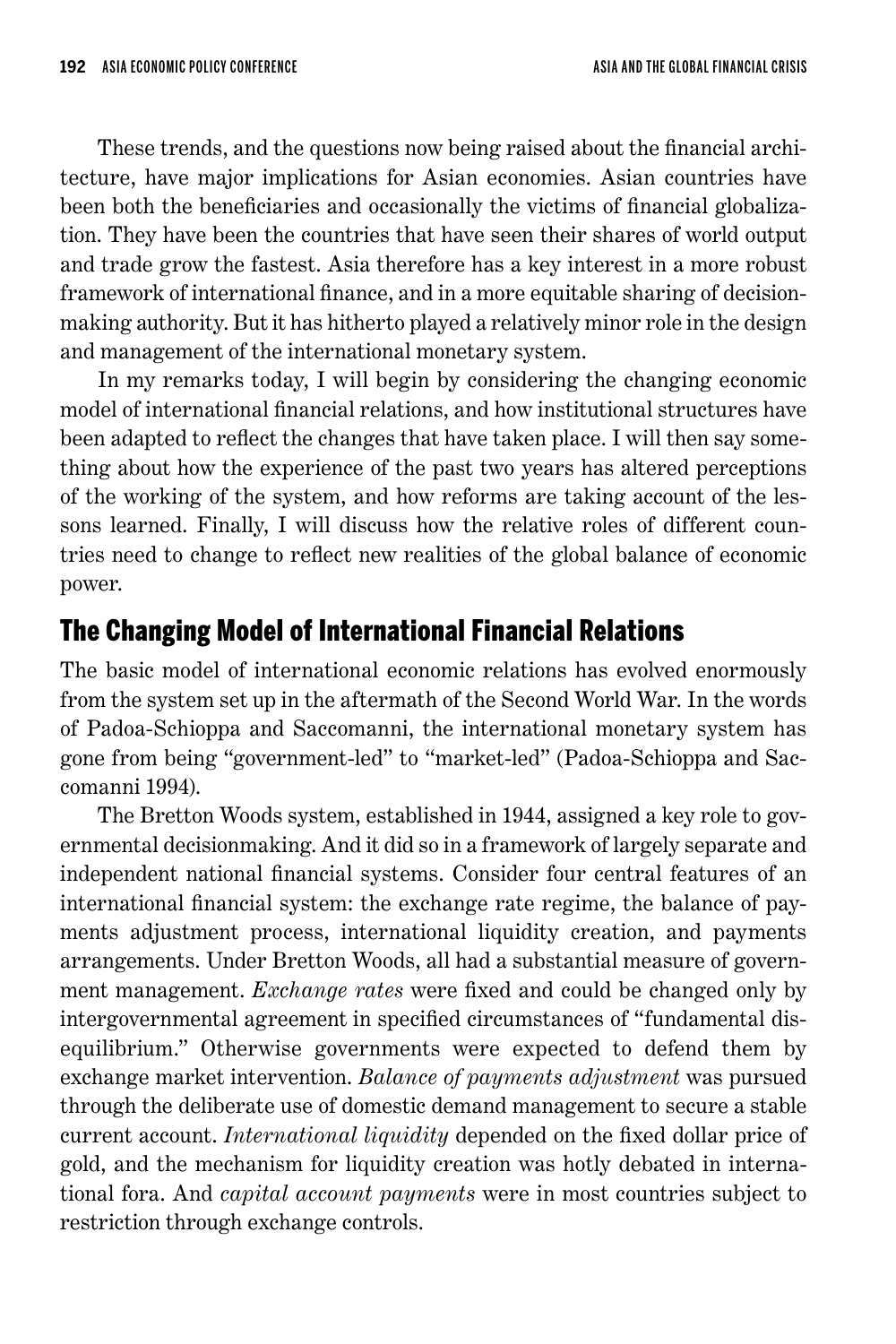Over time, however, this government-led system was undermined by forces of economic liberalization, particularly in capital markets. Capital controls proved difficult to enforce and were eventually rejected on philosophic grounds also. The fixed exchange rate system among the major countries broke down in 1971 and was replaced by a floating regime, in which market forces played the major role. International liquidity became essentially demand-determined, as aggregate reserve balances were increasingly based on national decisions. And the adjustment process was largely market driven, with major governments eschewing current account targets and allowing exchange rate movements, rather than domestic demand policies, to perform the function of equilibrating demand and supply for foreign exchange. In sum, where previously governmental decisions had dominated the management of the international monetary system, by the latter decades of the 20th century, market forces largely guided cross-border flows of real and financial resources.

To be sure, not all countries moved to the same extent or at the same pace. Many emerging markets still today manage their exchange rates and maintain some capital controls. But by the beginning of the current century, it was possible to say that the basic architecture of the international financial system was based on market forces, which in turn operated through open and global capital markets. Nation states generally accepted a responsibility to pursue prudent domestic monetary and fiscal policies, but this was assumed to be consistent with allowing market forces to determine exchange rates and international financial flows.

## Institutional Implications of the New Model

A major consequence of the liberalizing trend was an enormous expansion in cross-border capital flows. The separation that had existed between national capital markets in the earlier postwar years was almost completely eroded, and a single global capital market developed. Concomitantly with this process, financial market players were growing in size and geographical spread. They were developing new financial instruments that facilitated the management of risk and taking of positions in a wide range of markets. As markets became more "complete" it became harder for government policies to escape their discipline. If anything, however, this was regarded as a further benefit of a marketdriven international financial system.

The growth of global financial markets signaled significant changes in the basic model within which international economic relations were managed. The relative importance of *governmental* decisions about exchange rates, liquidity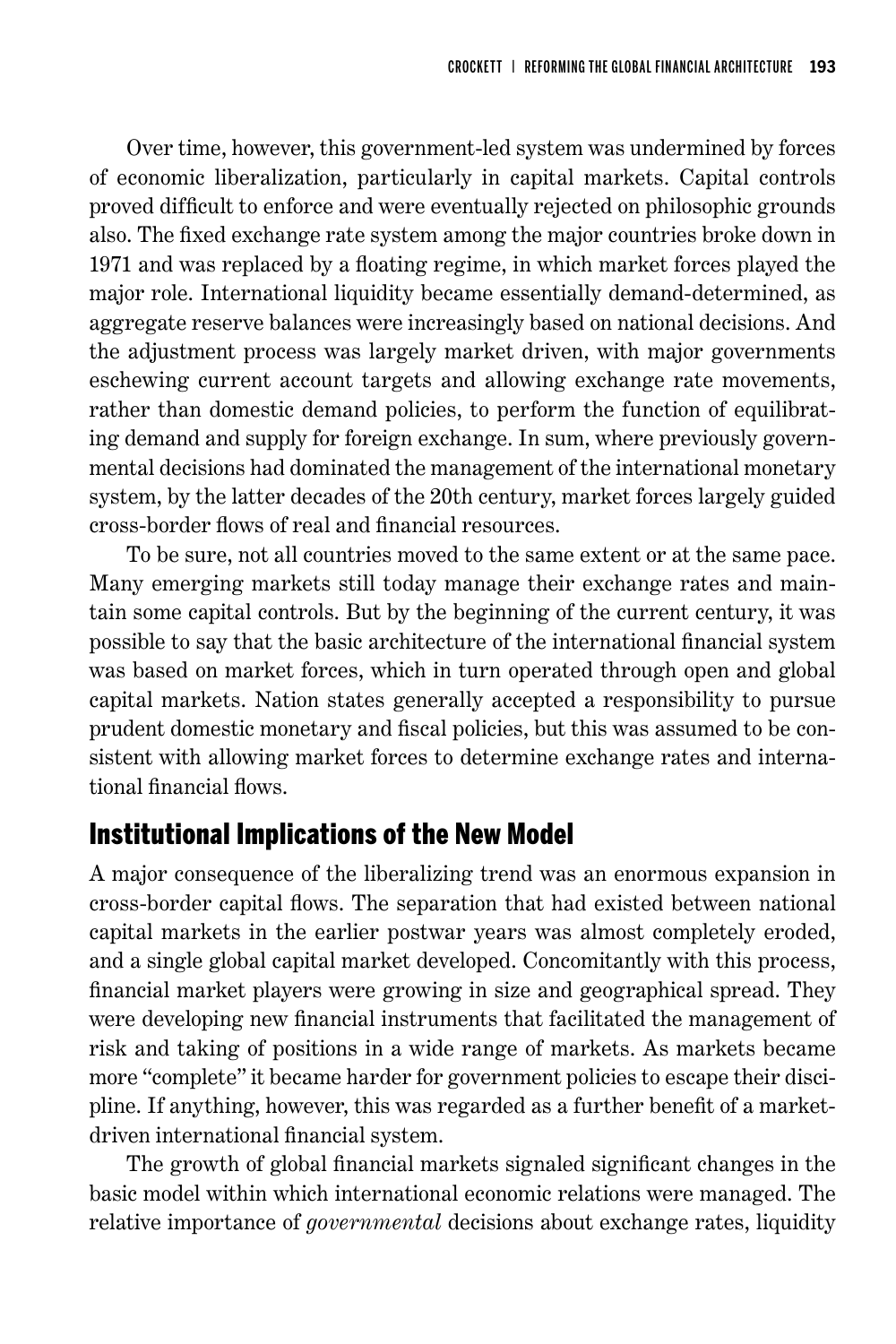creation, and so on declined relative to *regulatory* decisions about how financial institutions and markets were supervised.

Within national economies, increased importance was attached to central banks, whose monetary policies directly affected financial market conditions, and to those agencies responsible for the regulation and supervision of institutions and markets. To begin with, however, and, with the benefit of hindsight, surprisingly, the preservation of financial stability was not a major focus of regulators' attention. Many financial systems had been heavily regulated for decades, with controls on permitted fields of activity, market entry, prices of services, and interest rate levels. These controls resulted in financial repression but effectively insulated financial systems from instability. Basically, the cushion of rents was so large that failures were highly unlikely.

With the flowering of liberalization, however, the model of an administratively regulated financial system came into question both nationally and internationally. The basic assumption of the liberal economic model was that market forces are largely beneficent, and so the thrust of regulation should be to facilitate their operation. In such a model, the dangers of financial instability might be greater, but it was thought that these dangers could be controlled by a combination of the enlightened self interest of market players, the self-equilibrating properties of markets, and risk-based, "light touch" supervision by the regulatory authorities.

The international dimension of a lightly regulated market-based financial system was the need to ensure a level playing field for global financial institutions, through comparable regulation in individual national markets. But which body, in the "architecture" of the system, should be charged with promoting the necessary global cooperation?

The International Monetary Fund (IMF) was not well suited to this task for several reasons. One was the fact that the expertise of the Fund had been built up in the macroeconomic area, and the Fund staff had relatively less experience in financial matters. Another was the fact that the Fund was an intergovernmental agency, largely dominated by finance ministries, whereas much of the authority in the financial arena was wielded by other agencies such as central banks and financial regulators.

As a result, and little remarked by observers at the time, important areas of responsibility for the management of the international financial system passed into the hands of bodies other than the IMF. A number of these were found in Basel, where central bankers had been meeting since the 1930s. With the increased prominence of monetary policy as the principal tool of macro-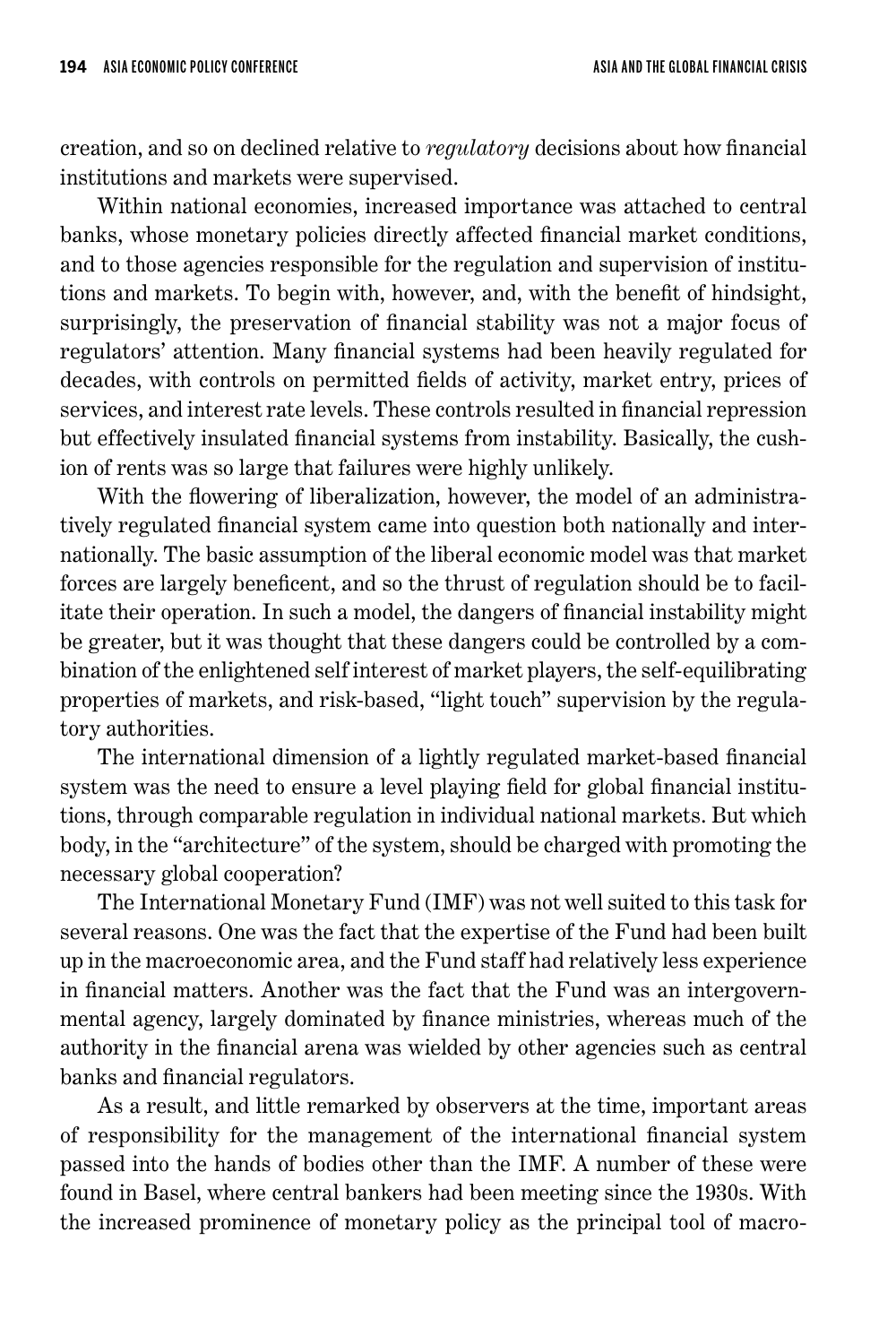economic policy, and the growing independence of central banks, the monthly (later bimonthly) meetings of central bank Governors in Basel became a significant element in the structure by which international economic relations were managed.

Other significant developments in the institutional architecture were the creation in 1975 of what later became the Basel Committee on Banking Supervision, the growth in the authority of the International Organization of Securities Commissions (the securities regulators, IOSCO), and the establishment of a network of central bank committees to monitor market trends and developments. Finally, in 1999, the Financial Stability Forum was established to bring together in a single body the key institutions concerned with issues of national and international financial stability.

Three aspects of this new institutional architecture are worth noting. First, it developed largely ad hoc and outside the framework of formal treaty obligations. This gave it flexibility in operation but robbed it of legitimacy. Second, it was largely unplanned, in the sense that each committee was established to meet a particular need with little attempt at coordination or overall design. And third, it developed within a philosophical framework that regarded market forces as largely stabilizing.

## The Impact of the Crisis

What does the current crisis tell us about the desirability and effectiveness of a market-based, global financial system and the architecture that has developed to manage it? There are many lessons, but perhaps the most obvious one is that unfettered market forces have not prevented a synchronized global meltdown in financial markets, with devastating consequences for real economic activity and employment. We have learned that market failures are more widespread and problematic than we previously believed. A lightly regulated financial system does not necessarily tend to a stable equilibrium.

Reforms to the previous regulatory philosophy are therefore called for. The questions now faced are what these reforms should be and how they can be brought about. Will they be a modification at the margin of the basic open market approach? Or will they involve much more far-reaching restraints on market forces, and perhaps a move back from globalization? As these issues are being resolved, there is also the question of what institutional structure will be most effective in managing a reformed financial system.

One view is that globalization has been proved wanting in the present crisis, and that what is required is a much greater dose of governmental involvement in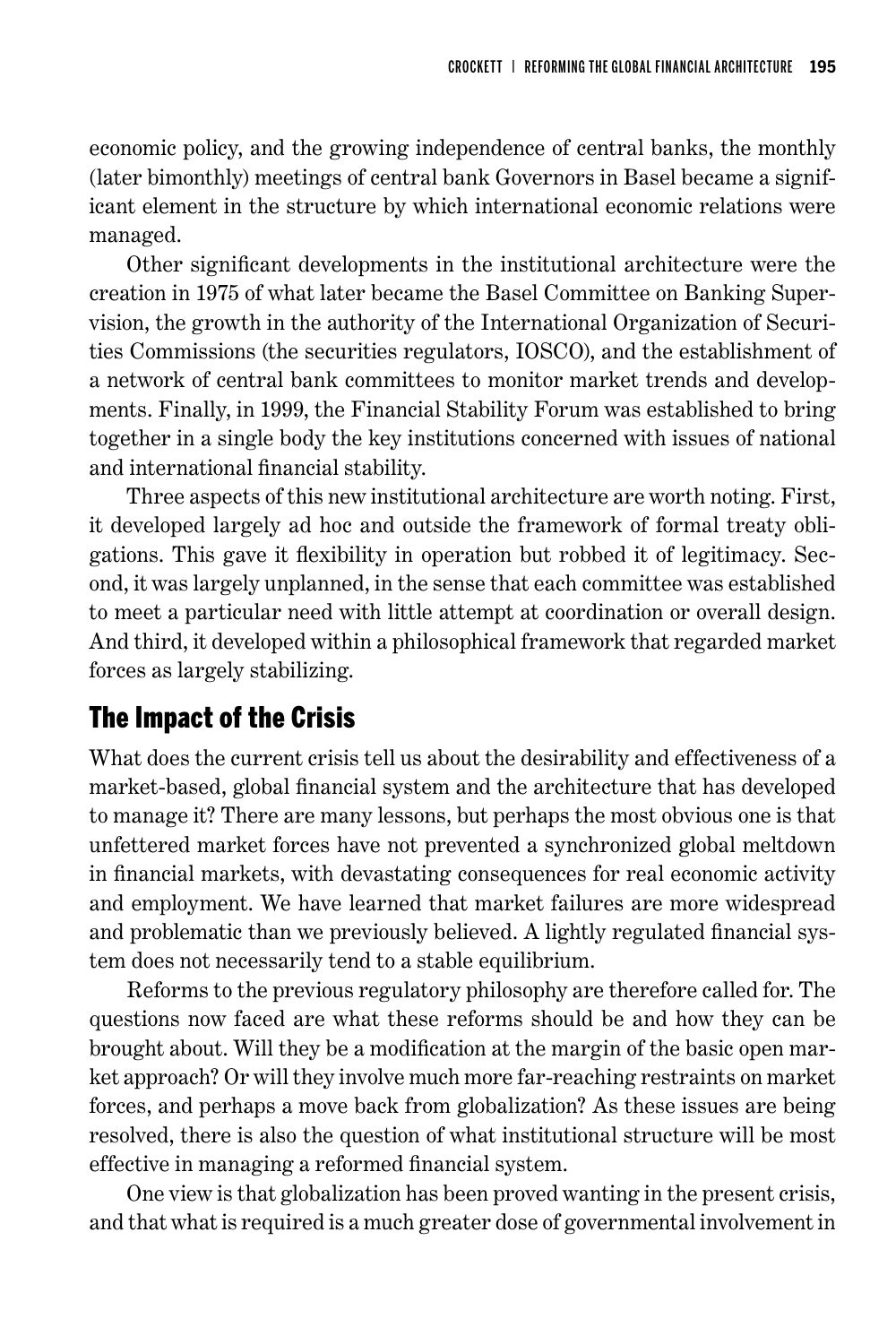key economic areas. This could include more managed exchange rates, stricter controls over movements of capital, and tighter licensing of financial products. It could also involve more governmental control of the shape of national financial systems, perhaps through breaking up financial conglomerates and/or limiting the activities of foreign firms. Those who favor this approach recognize that it involves a retreat from globally integrated financial markets but feel that the costs of this are less than advertised, and worth paying to obtain the benefits of greater stability in national financial systems.

There are undoubtedly superficial attractions to more direct government involvement in key financial markets and prices, and more local control over national financial markets. It could help avoid some of the consequences of unfettered market overreactions. It could prevent governmental policy objectives from being frustrated by market developments. Emerging markets in Asia, for example, feel vindicated in their policy of managing exchange rates, accumulating large foreign exchange reserves and maintaining capital controls. Those that have limited foreign involvement in their financial sectors believe this has helped protect them from a drying up of lending.

More restrictions over financial institutions could also limit some of the costly cross-border contagion we have seen. Regulators such as the Financial Services Authority in London are seeking to guard against imported instability by introducing measures to require global institutions to manage their local balance sheets according to national prudential standards. There are calls for financial innovation to be managed so as to avoid the use of "weapons of mass financial destruction."

Seductive as some of these arguments are, I believe that, if pushed too far, they carry significant potential costs for the world economy. Accepting them unquestioningly could begin a trend that might lead to the fragmentation of capital markets and a retreat from globalization. It should not be forgotten that globally integrated capital markets have brought great benefits. The aim of the reforms that are now urgently needed should therefore be to preserve these benefits while addressing the specific defects that have resulted in such damaging instability. The new financial architecture should therefore be based on a greater recognition that market failures can occur, that market forces therefore need to be better controlled, and that new institutional mechanisms are needed to manage these processes. How can this be achieved?

Concerning macroeconomic variables, it is clear that market forces can cause capital flows and asset prices to overshoot. But this does not mean that governmental decisions would be better. As a general matter, the reverse is almost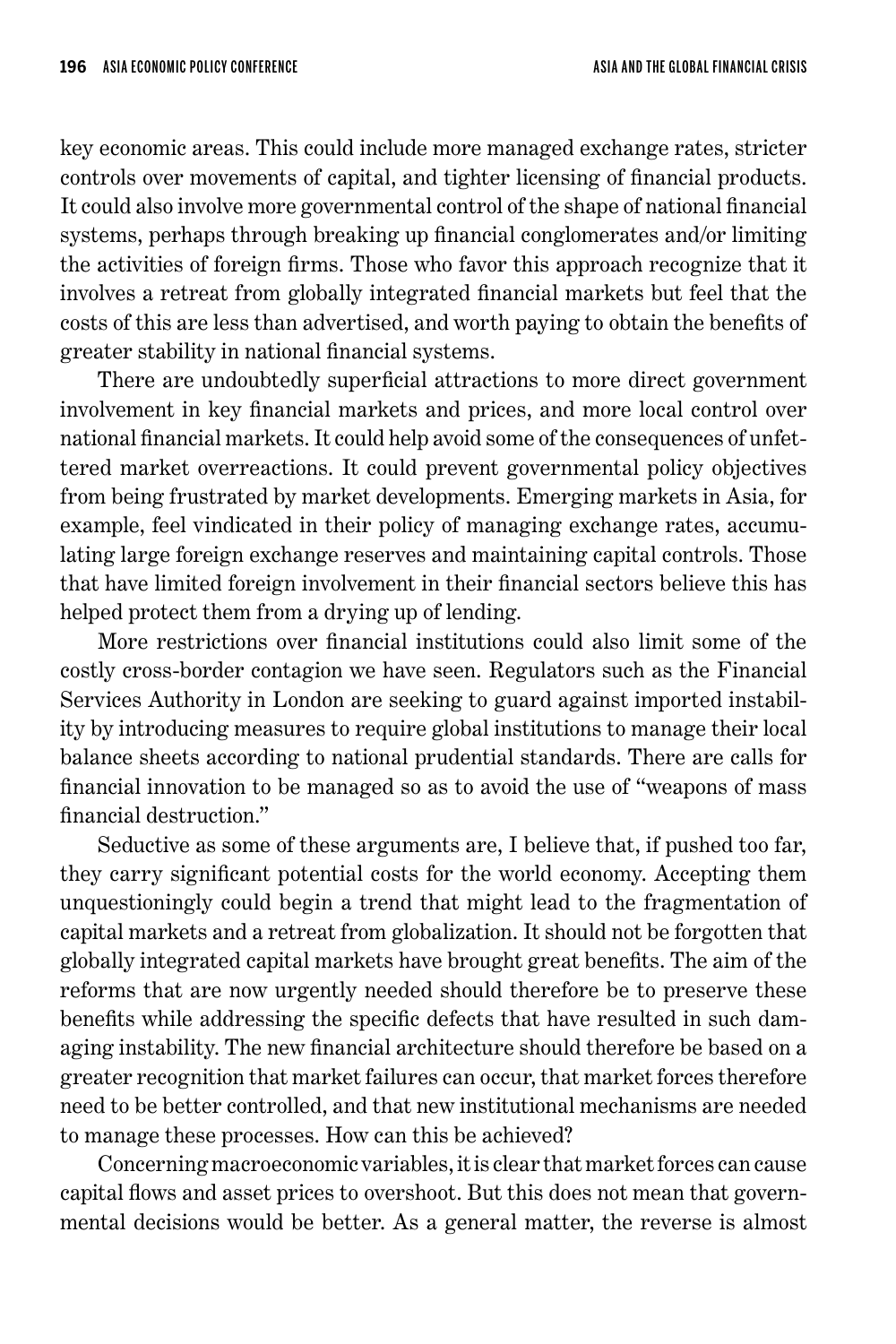certainly true. But we probably need a conceptual framework that enables us to decide when it is legitimate to override market signals in the interest of systemic stability. Take the case of asset bubbles. For a long time, it was assumed that asset bubbles were impossible to identify in advance, and that the best policy was to mop up the consequences after they had burst. Now, there is greater interest in seeing whether credit financed bubbles can be addressed as they are emerging, and how monetary or regulatory policies can be used to control them. Research is beginning to have some success in identifying early warning signals of unsustainable financial imbalances.

In attempting to make counteracting financial imbalances operational, however, international cooperation will be key. It will be very important to have a coordinated view of what is possible and desirable in this area. Divergent approaches could well lead to inconsistent monetary policies and to undesirable exchange rate movements. The aim should be the correction of potential *sources* of instability rather than trying to suppress their consequences.

Moving from macroeconomic concerns to financial regulation, it should be possible to devise market-friendly tools to preserve stability, rather than administrative-type restrictions on what financial institutions are allowed to do and where they are allowed to operate. The crisis has demonstrated that banks need to hold larger capital buffers to internalize the costs of potential public support, and that the range of institutions subject to supervision should be widened. It has also shown the need to address procyclicality in the financial system and to take a much wider view of the macroprudential aspects of systemic stability. There is thus a strong basis for an internationally coordinated set of guidelines for managing financial systems. Devising and implementing these guidelines presents a demanding, but achievable, research and policy agenda for the international community.

There would be significant drawbacks if individual countries pursued separate approaches to strengthening their financial systems. The benefits of a global capital market depend on reasonably consistent national regulations to provide a level playing field for competition. Without this, there are risks of regulatory arbitrage. Experience seems to suggest that in the presence of regulatory arbitrage national regulators will seek to erect barriers to cross-border activities, in order to preserve their capacity to control risks in their domestic financial system. This may be understandable, but it undermines the benefits that flow from a global capital market.

In my view, an efficient international financial architecture should involve a truly global framework of supervision and regulation, together with international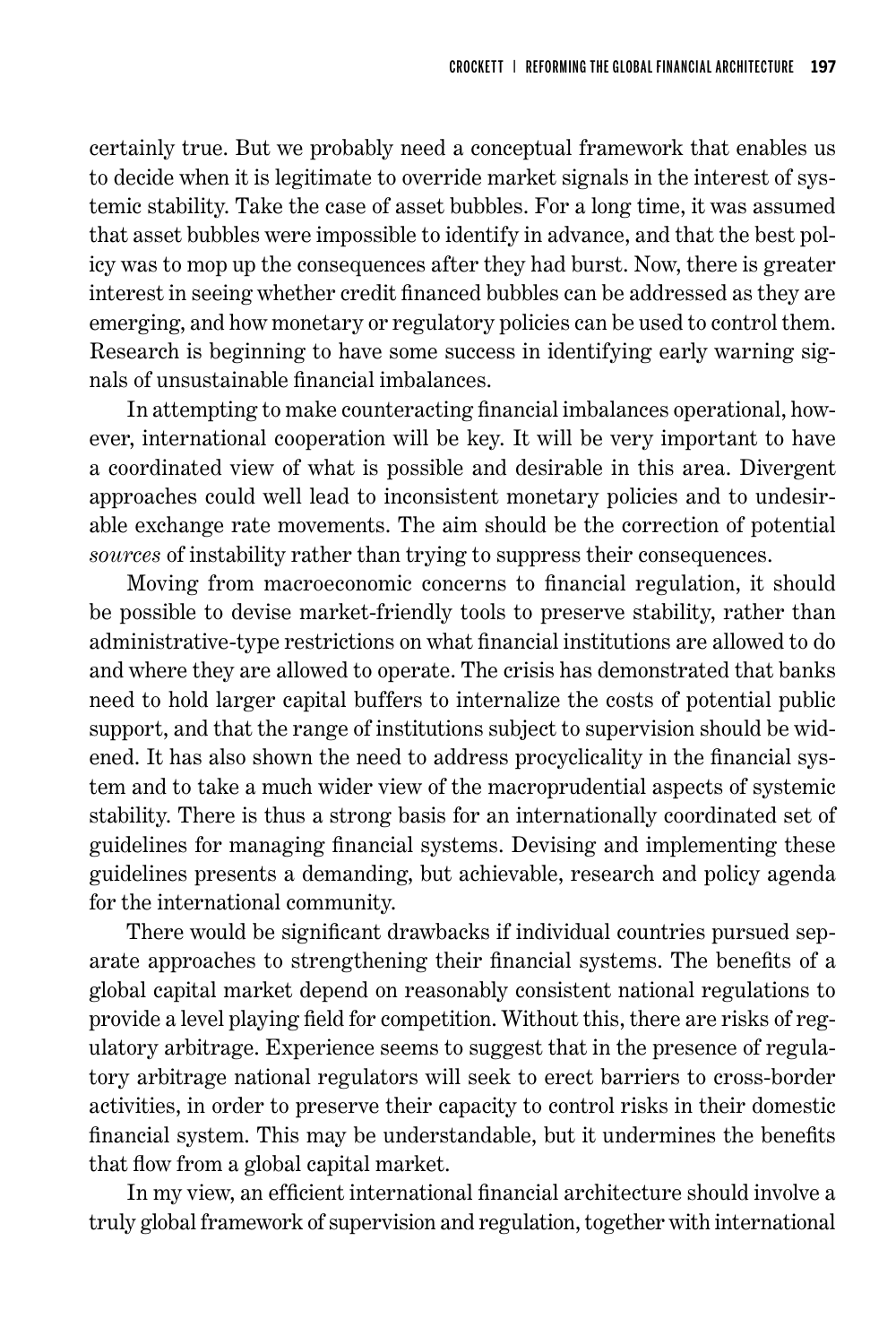agreement on the management of crises and the resolution of failing institutions. Only in this way would regulators be able to assure public opinion in their respective countries that they were protected against the risks of financial instability, while preserving the benefits of an open international financial system.

Three principles are of key importance. First, regulation should be based on a common framework of rules across national jurisdictions. This is the easiest (though still not easy) element to achieve. Banking and other financial regulators should agree on minimum prudential standards for the institutions under their control, and for a common coverage of regulated institutions and markets. This requires building on the current Basel capital standards, with modifications to strengthen guidelines that have been shown to be inadequate.

Second, and harder, there need to be understandings about supervisory implementation, i.e., about how regulations established by common agreement are interpreted and enforced. This is difficult because national supervisors have a statutory responsibility for the institutions incorporated within their jurisdiction, and do not always feel able to rely on the prudential supervision of foreign supervisors over foreign-based institutions. The key here is to find mechanisms, perhaps through colleges of supervisors, which provide reassurance to national supervisors that they can rely on the judgments of foreign peers.

The third element is a mechanism that permits the orderly winding down of a failing institution. This is undoubtedly the hardest, as it goes to the heart of national legal systems and touches on the fiscal responsibilities of national governments. For moral hazard reasons, no institution should be perceived as too big to fail, so mechanisms are needed that will allow failure without imposing unacceptable costs on either national taxpayers or partner countries.

There are four key prerequisites of an acceptable failure regime: (i) imposing losses on stakeholders that are predictable and consistent with avoidance of moral hazard; (ii) avoiding unnecessary damage to "innocent bystanders," especially when that would provoke a loss of confidence in otherwise sound financial institutions; (iii) minimizing taxpayer costs; and (iv) sharing equitably across affected countries any residual fiscal burden.

This is a demanding set of requirements. I fully understand that they are easier to set out than to implement. But unless we are able to build a more cooperative international structure of supervision and crisis management, we are at risk of squandering the gains of many decades of growing financial globalization. No region would be at more risk of losing from this than Asia. For this reason, Asian countries need to have clear ideas about how the architecture of finance should be reformed, and to be prepared to use their enhanced role in the global decisionmaking process to this end.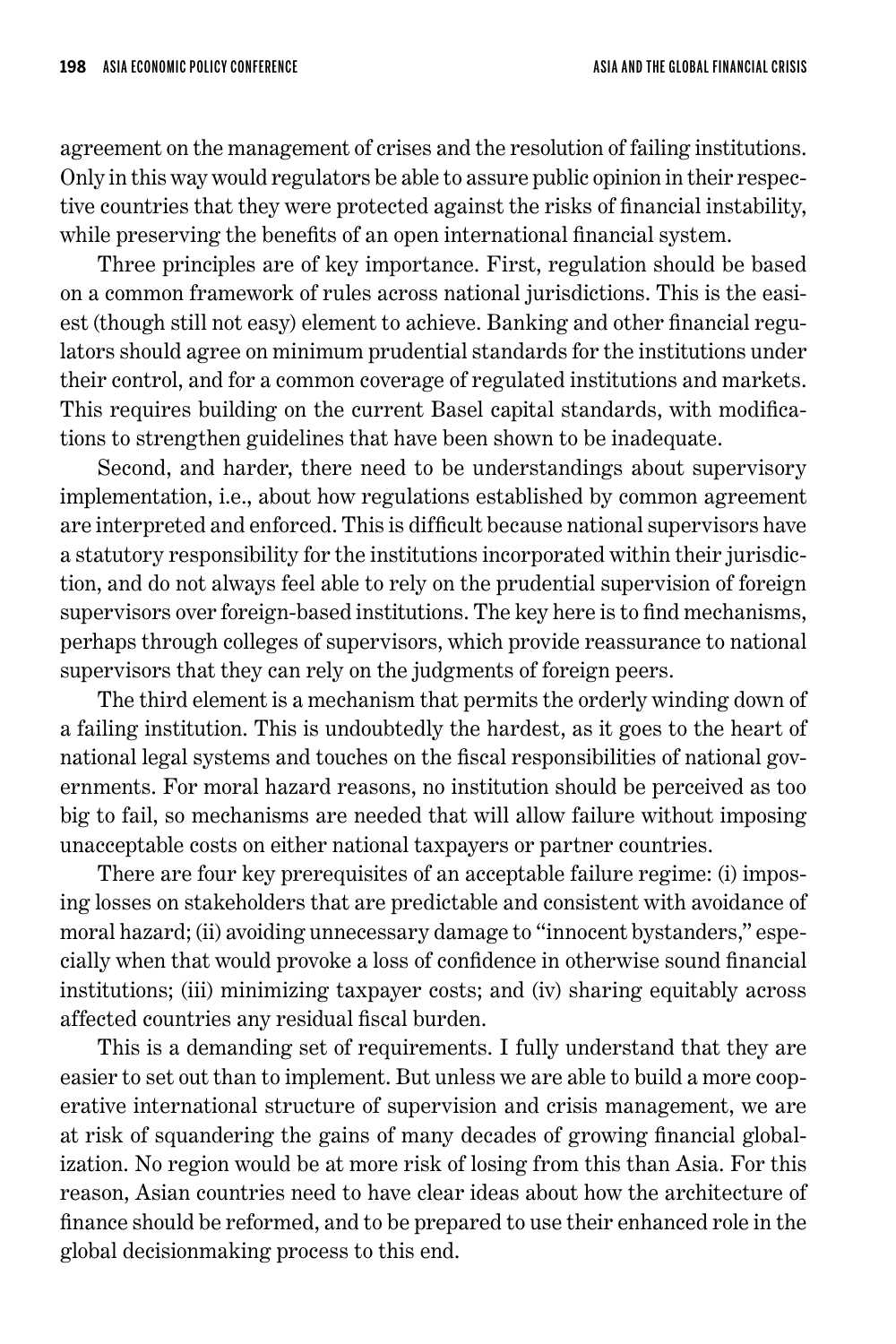#### The Distribution of Decisionmaking Power

I come, finally, to how power and influence should be exerted by participant countries in the international financial system. This has been a dominating theme in discussions about the reform of the IMF.

The reason for the debate is obvious. Since the early 1970s, there have been rapid changes in the relative economic weight of different countries, which have rendered obsolete the preexisting power structure in international finance. This is particularly apparent in the quota shares of the IMF and World Bank. Changing economic weights have affected many regions, but they are most clearly evident for Asia. Asian countries have developed rapidly over the past three decades or so. Excluding Japan, their share of world output has risen from 7.8 percent in 1975 to 14.6 percent today. Even this understates the growth in the importance of these nations in international financial relations. Asia's share of world exports has risen from 8 percent to 23 percent over the same period, and its share of global foreign exchange reserves from 21 percent to 49 percent.

It is clear that Asia merits greater representation in the key international decisionmaking bodies. But to be effective in increasing Asia's voice, Asian countries need to be clear on their objectives. A first question is to identify the bodies that are likely to be most influential in shaping the global financial architecture. A second is to develop a strategy for achieving more "clout" in these bodies. A third is to work out what it is Asian countries want, in a substantive sense, in the model of international financial relations. And a fourth is to utilize their growing voice collectively to achieve these goals. Let me end my remarks by commenting briefly on each of these.

Concerning the bodies that will wield the most influence in the financial system of the future, it would be a mistake, in my view, to focus only on the IMF and World Bank. These are certainly important institutions, and the IMF will probably play a major role as the forum for discussing macroeconomic imbalances. But also of importance will be the G-20 and the various subgroups formed under its aegis. In this connection, the Financial Stability Board (FSB) assumes particular prominence. It seems likely that the FSB will be the forum that develops the regulatory structure of a reformed financial system, and makes recommendations about international harmonization of regulatory standards. Also of key importance will be the various committees established under the umbrella of the Bank for International Settlements, which will also participate in the FSB. These include, in particular, the Basel Committee on Banking Supervision, the Committee on the Global Financial System, and the Committee on Payment and Settlement Systems.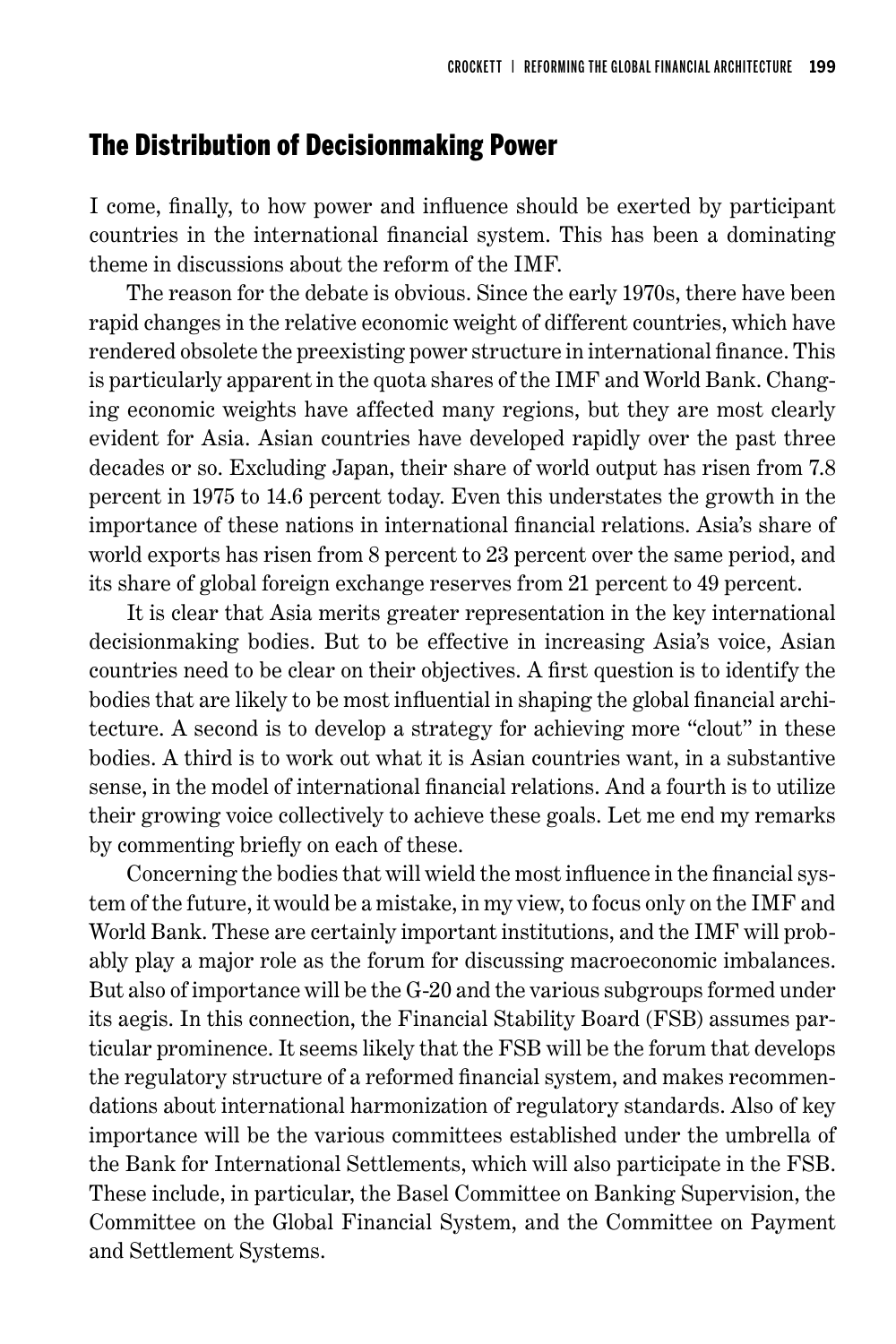The good news is that the Asian members of the G-20 are now also members of all these bodies. But this still leaves open the second question, that of how to develop a voice in the committees commensurate with the growing importance of Asian economies. This is not a question of voting power, since there is no voting structure in the committees. Rather, influence depends on the perceived value of the intellectual contribution to the discussion. So it will be important for Asian countries to be represented by respected technical experts, with the latitude to participate in discussions without being bound too restrictively to a "party line." Formal statements prepared by capitals are unlikely to be well received.

Third, and most importantly, Asian countries need to decide exactly what shape of international financial system best suits their needs for the mediumand long-term future. In my view, Asia will be an increasingly active participant in cross-border financial relations and would benefit from an architecture that facilitates global integration of capital markets and banking systems. If this is true, Asia would benefit from a supervisory structure in which more decisions were harmonized at the global level. This of course runs counter to instincts to preserve domestic freedom of action in regulatory matters. It will be necessary for Asian countries to decide where their long-term balance of interest lies, and pursue that holistically, rather than react to particular issues on an individual basis.

Finally, Asian countries need to decide how to concert their voice to best effect in groupings where there will inevitably be disparate interests. Given that the G-20 and FSB are ad hoc groupings and do not have the legitimacy of universality and a treaty basis, I believe it would be useful for Asian members of these bodies to "reach out" to nonmember countries in the region, both to keep these countries informed of developments and to solicit their input to key decisions. This would enhance the legitimacy of the Asian voice.

# Conclusion

Allow me to sum up. The "architecture" of the future global financial system seems likely to continue to be based on a market-driven model, but one in which market regulation will play a more substantial role than hitherto. The institutional structure for managing such a system will probably be fragmented, with various international regulatory bodies playing a role alongside the established international financial institutions. And Asian countries have the opportunity to have a larger voice in the management of the system.

If I am right in this, the architecture of the new arrangement will not be tidy. But it will be based on a number of key principles, which it is important to